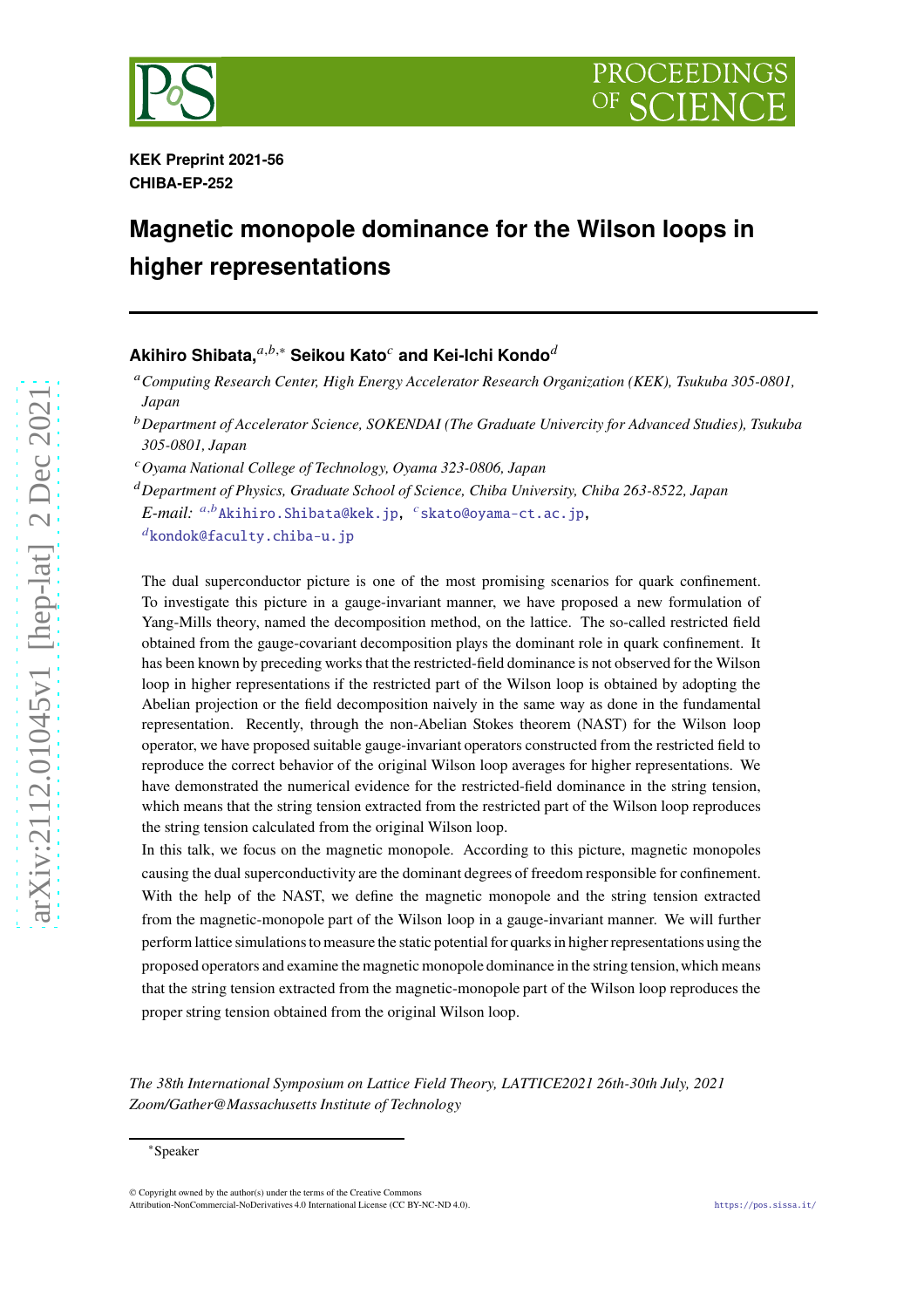## **1. Introduction**

The dual superconductor picture is one of the most promising scenarios for quark confinement [\[1](#page-7-0)]. According to this picture, magnetic monopoles causing the dual superconductivity are regarded as the dominant degrees of freedom responsible for confinement. However, it is not so easy to establish this hypothesis. Indeed, even the definition of magnetic monopoles in the pure Yang-Mills theory is not obvious. If magnetic charges are naively defined from electric ones by exchanging the role of the magnetic field and electric one according to the electric-magnetic duality, one needs to introduce singularity to obtain non-vanishing magnetic charges, as represented by the Dirac monopole. For such configuration, however, the energy becomes divergent. Avoiding this issue in defining magnetic monopoles, there are two prescriptions i.e., *the Abelian projection method* and *the gauge-covariant decomposition method*.

The Abelian projection method, which is proposed by 't Hooft [\[2\]](#page-7-1), is the most frequently used prescription. In the Abelian projection method, the "diagonal component" of the Yang-Mills gauge field is identified with the Abelian gauge field, and a magnetic monopole is defined as the Dirac monopole. The energy density of this monopole can be finite everywhere because the contribution from the singularity of a Dirac monopole can be canceled by that of the off-diagonal components of the gauge field. For quarks in the fundamental representation, indeed, such numerical simulations were already performed within the Abelian projection using the maximal Abelian (MA) gauge in  $SU(2)$ and  $SU(3)$  Yang-Mills theories on the lattice[\[3](#page-7-2)[–6](#page-7-3)]. Then it was confirmed that (i) the diagonal part extracted from the original gauge field in the MA gauge reproduces the full string tension calculated from the original Wilson loop average [\[3,](#page-7-2) [5](#page-7-4), [6\]](#page-7-3), which is called the Abelian dominance, and that (ii) the monopole part extracted from the diagonal part of the gauge field by applying the Toussaint-DeGrand procedure [\[7](#page-7-5)] mostly reproduces the full string tension [\[4](#page-7-6)[–6](#page-7-3)], which is called the monopole dominance. However, it should be noted that the MA gauge in the Abelian projection simultaneously breaks the local gauge symmetry and the global color symmetry. This defect should be eliminated to obtain the physical result by giving a procedure to guarantee the gauge invariance.

We have developed a new formulation of Yang-Mills theory, named the decomposition method, which enables us to perform the numerical simulations on the lattice in such a way that both the local gauge symmetry and the global color symmetry remain intact, in sharp contrast to the Abelian projection which breaks both symmetries (See [\[8\]](#page-7-7) for review). The gauge-covariant decomposition was first proposed for  $SU(2)$  by Cho [\[9](#page-7-8)] and Duan and Ge [\[10\]](#page-7-9) independently, and later readdressed by Faddeev and Niemi [\[11\]](#page-7-10), and developed by Shabanov [\[12](#page-7-11)] and the Chiba University group [\[13](#page-7-12)[–15\]](#page-7-13). In this method, the gauge field is decomposed into two parts; A part called restricted field transforms under the gauge transformation just like the original gauge field, while the other part called the remaining field transforms like an adjoint matter. The key ingredient in this decomposition is the Lie-algebra valued field with a unit length that we call the color field. The decomposition is constructed in such a way that the field strength of the restricted field is "parallel"to the color field. Then monopoles can be defined by using the gauge-invariant part proportional to the color field in the field strength just as the Abelian field strength in the Abelian projection. While the main advantage of the field decomposition is its gauge covariance, another advantage is that, through a version of the non-Abelian Stokes theorem (NAST) invented originally by Diakonov and Petrov[\[23](#page-8-0)] and extended in a unified way in [\[18](#page-8-1)[–22\]](#page-8-2), the restricted field naturally appears in the surface-integral representation of the Wilson loop. By virtue of this method, we understand how monopoles contribute to the Wilson loop at least classically. The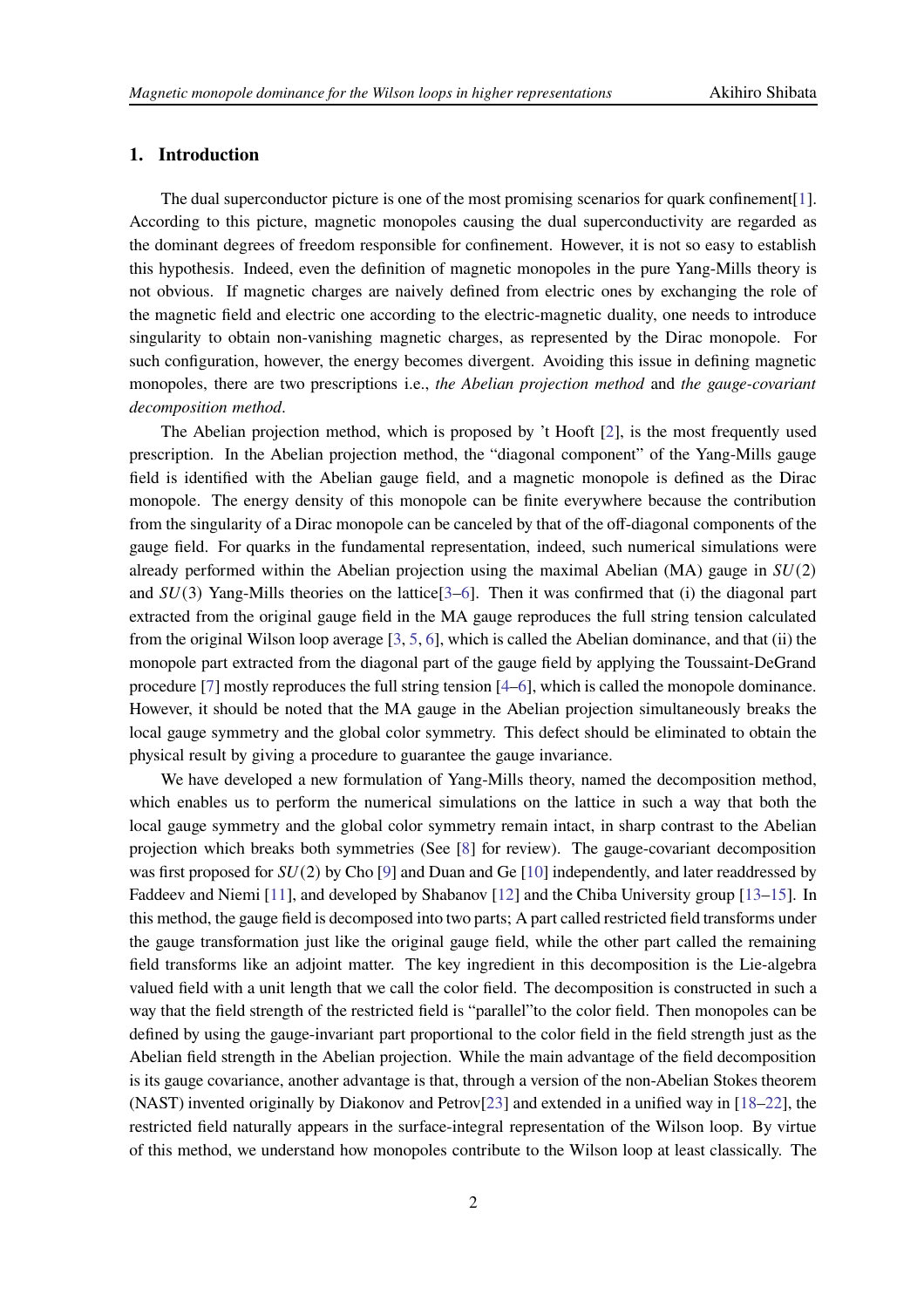field decomposition was extended to  $SU(N)$  ( $N \geq 3$ ) gauge field in [\[13,](#page-7-12) [14,](#page-7-14) [16,](#page-8-3) [16](#page-8-3), [17](#page-8-4)]. By way of the non-Abelian Stokes theorem for the Wilson loop operator [\[21,](#page-8-5) [22\]](#page-8-2), indeed, it was found that the different type of decomposition called the minimal option is available for  $SU(3)$  and  $SU(N)$  for  $N \geq 4$ [\[14,](#page-7-14) [17](#page-8-4)].

For quarks in the fundamental representation, we have presented the lattice formulation and demonstrated some numerical evidences for the dual superconductivity by using the gauge-covariant decomposition method [\[24](#page-8-6)[–30](#page-8-7)]. This framework improves the Abelian projection in the gaugeindependent manner. Moreover, the MA gauge in the Abelian projection is not the only way to recover the string tension in the fundamental representation. Even for the minimal option, we have demonstrated the restricted field dominance and monopole dominance in the string tension for quarks in the fundamental representation  $[27-29]$ . Thus, our method enables one to extract various degrees of freedom to be responsible for quark confinement by combining the option of gauge-covariant field decomposition and the choice of the reduction condition, which is not restricted to the Abelian projection and the MA gauge, respectively.

As for quarks in higher representations, it was known by preceding works that the restricted field dominance is not observed for the Wilson loop in higher representations if the restricted part of the Wilson loop is extracted by adopting the Abelian projection or the field decomposition naively in the same way as in the fundamental representation [\[34](#page-8-10)]. This is because, in higher representations, the diagonal part of the Wilson loop does not behave in the same way as the original Wilson loop. Poulis heuristically found the correct way to extend the Abelian projection approach for the adjoint representation in the  $SU(2)$  Yang-Mills theory [\[35](#page-8-11)]. Recently, the NAST for the Wilson loop operator are extended to any representations [\[33](#page-8-12)]. By virtue the NAST, we have proposed suitable gaugeinvariant operators constructed from the restricted field to reproduce the correct behavior of the original Wilson loop averages for higher representations. We have further demonstrated the numerical evidence that the proposed operators well reproduce the behavior of the original Wilson loop average, namely, the linear part of the static potential with the correct value of the string tension [\[32\]](#page-8-13).

In this talk, we focus on the magnetic monopole. With the help of the NAST, we can define the magnetic monopole and the string tension extracted from the magnetic-monopole part of the Wilson loop in a gauge-invariant manner. We will further perform lattice simulations to measure the static potential for quarks in higher representations using the proposed operators and examine the magnetic monopole dominance in the string tension.

#### **2. The gauge-covariant field decomposition**

We decompose the gauge link variable  $U_{x,\mu}$  into the product of the two variables  $V_{x,\mu}$  and  $X_{x,\mu}$ in such a way that the new variable  $V_{x,\mu}$  is transformed by the full  $SU(N)$  gauge transformation  $\Omega_x$  as the gauge link variable  $U_{x,\mu}$ , while  $X_{x,\mu}$  transforms as the site variable:

$$
U_{x,\mu} = X_{x,\mu} V_{x,\mu} \in G = SU(N), \qquad U_{x,\mu} \longrightarrow U'_{x,\nu} = \Omega_x U_{x,\mu} \Omega_{x+\mu}^{\dagger}, \tag{1a}
$$

$$
V_{x,\mu} \longrightarrow V'_{x,\nu} = \Omega_x V_{x,\mu} \Omega_{x+\mu}^{\dagger}, \qquad X_{x,\mu} \longrightarrow X'_{x,\nu} = \Omega_x X_{x,\mu} \Omega_x^{\dagger}.
$$
 (1b)

From the physical point of view,  $V_{x,\mu}$  which we call the restricted field, could be the dominant mode for quark confinement, while  $X_{x,u}$  is the remainder part. The possible options of the decomposition are discriminated by the stability subgroup of the gauge group. Here, we only consider the maximal option.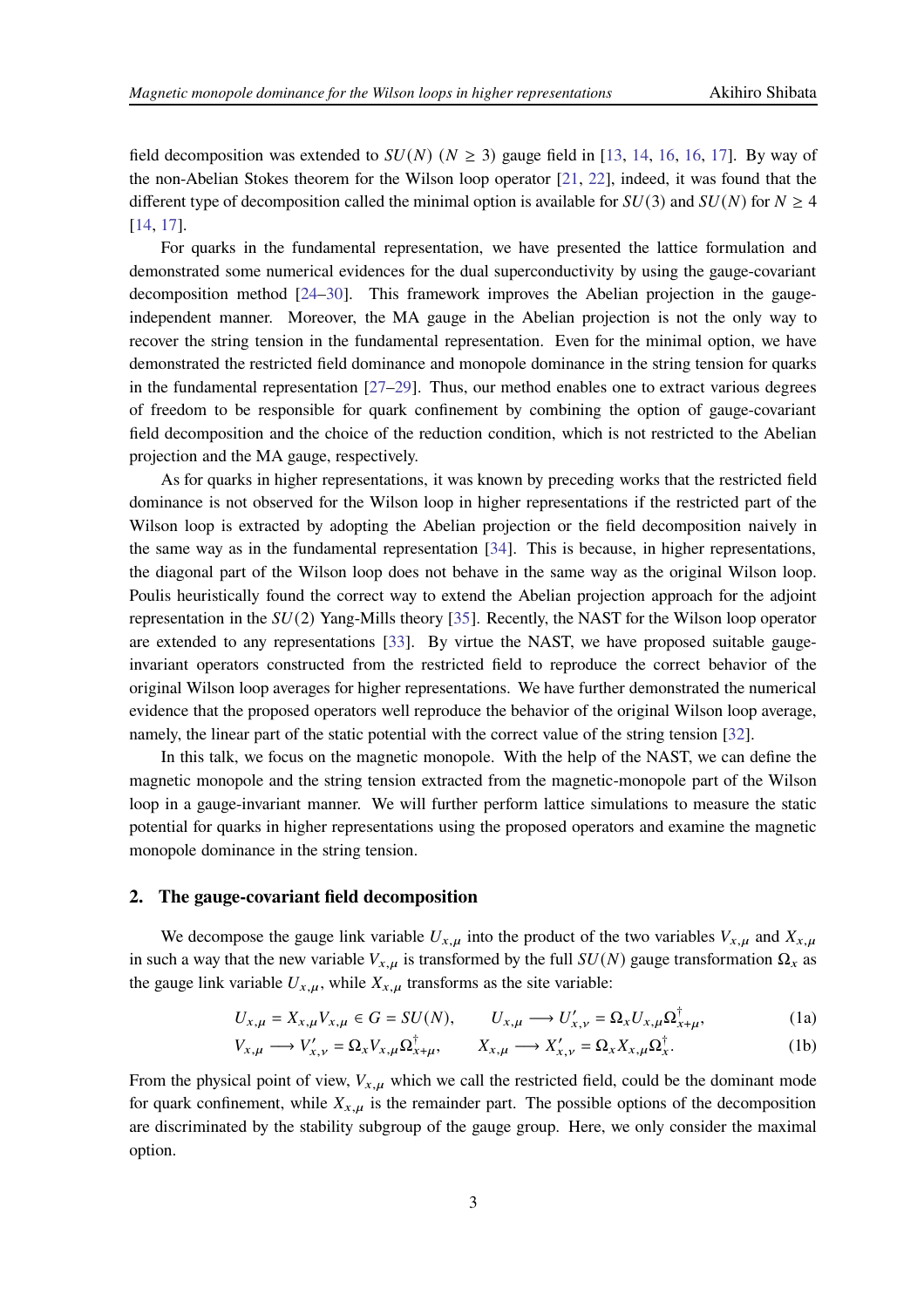The maximal option is obtained for the stability subgroup of the maximal torus subgroup of  $G$ :  $\tilde{H} = U(1)^{N-1} \subset SU(N)$ . The resulting decomposition is the gauge-invariant extension of the Abelian projection in the MA gauge. We introduce color fields as,

$$
\mathbf{n}^{(k)}(x) = \Theta(x)H_k\Theta^{\dagger}(x) \in Lie\big[G/\tilde{H}\big] \qquad (k = 1, \dots, N-1),
$$
 (2)

which are expressed using a common  $SU(N)$ -valued field  $\Theta(x)$  with the Cartan generators  $H_k$ . The decomposition is obtained by solving the defining equations:

$$
D_{\mu}^{\epsilon}[V]\mathbf{n}_x^{(k)} := \frac{1}{\epsilon} \left[ V_{x,\mu} \mathbf{n}_{x+\mu}^{(k)} - \mathbf{n}_x^{(k)} V_{x,\mu} \right] = 0 ,
$$
 (3a)

<span id="page-3-1"></span><span id="page-3-0"></span>
$$
g_x := e^{i2\pi q/N} \exp\left(-i\sum_{j=1}^{N-1} a_x^{(j)} \mathbf{n}_x^{(j)}\right),\tag{3b}
$$

where, the variable  $g_x$  is the  $U(1)^{N-1}$  part which is undetermined from Eq.[\(3a\)](#page-3-0) alone,  $a_x^{(j)}$  are coefficients, and  $q$  is an integer. Note that the above defining equations correspond to the continuum version  $(g_x = 1)$ :  $D_\mu[\mathcal{V}] \mathbf{n}^{(k)}(x) = 0$  and  $\text{tr}(\mathcal{X}_\mu(x) \mathbf{n}^{(k)}(x)) = 0$ , respectively. These defining equations can be solved exactly [\[26](#page-8-14)], and the solution is given by

$$
X_{x,\mu} = \widehat{K}_{x,\mu}^{\dagger} \det(\widehat{K}_{x,\mu})^{1/N} g_{x}^{-1}, \qquad V_{x,\mu} = X_{x,\mu}^{\dagger} U_{x,\mu},
$$
  

$$
\widehat{K}_{x,\mu} := \left(K_{x,\mu} K_{x,\mu}^{\dagger}\right)^{-1/2} K_{x,\mu}, \qquad K_{x,\mu} := 1 + 2N \sum_{k=1}^{N-1} \mathbf{n}_{x}^{(k)} U_{x,\mu} \mathbf{n}_{x+\mu}^{(k)} U_{x,\mu}^{\dagger}.
$$
 (4)

In the naive continuum limit, we can reproduce the decomposition in the continuum theory.

#### **3. Non-Abelian Stokes theorem and magnetic monopole**

It is known that if we adopt the Abelian projection naively to higher representations, the monopole contributions do not reproduce the correct behavior [\[34](#page-8-10)]. Thus, we have to find a more appropriate way to extract the monopole contributions. We can relate the decomposed field variables to a Wilson loop operator through a version of the NAST which was proposed by Diakonov and Petrov [\[23](#page-8-0)]. Recently, the NAST is extended to the Wilson loop operator in any representations for  $SU(N)$  Yang-Mills theory [\[33\]](#page-8-12). Through the NAST, therefore, we have proposed suitable gauge-invariant operators constructed from the restricted field to reproduce the correct behavior of the original Wilson loop averages for higher representations, and demonstrated the restricted field dominance in the string tension [\[31](#page-8-15), [32\]](#page-8-13). Here, we focus on the magnetic monopole contribution. We quickly summarize the result of the Ref. [\[33\]](#page-8-12),

The Wilson loop operator in a representation R of  $SU(N)$  Yang-Mills theory is rewritten into the surface integral form by introducing a functional integral on the surface  $\Sigma$  surrounded by the loop C as

$$
W_C[\mathscr{A}] = \int [d\mu(g)]_{\Sigma} \exp\left[-ig_{YM}\sqrt{\frac{N-1}{2N}} \int_{\Sigma:\partial\Sigma=C} f^g\right], \quad f^g := \frac{1}{2} f_{\mu\nu}^g(x) dx^{\mu} \wedge dx^{\nu},
$$
  
\n
$$
f_{\mu\nu}^g(x) = \kappa (\partial_{\mu} \text{tr}\{n(x) \mathscr{A}_{\nu}(x)\} - \partial_{\nu} \text{tr}\{n(x) \mathscr{A}_{\mu}(x)\} + ig_{YM}^{-1} \text{tr}\{n(x) [\partial_{\mu} n_k(x), \partial_{\nu} n_k(x)]\}),
$$
  
\n
$$
= \partial_{\mu} \{n^A(x) \mathscr{A}_{\nu}^A(x)\} - \partial_{\nu} \{n^A(x) \mathscr{A}_{\mu}^A(x)\} - g_{YM}^{-1} f^{ABC} n^A(x) \partial_{\mu} n_k^B(x) \partial_{\nu} n_k^C(x),
$$
  
\n
$$
n(x) = \sqrt{\frac{2N}{N-1}} \Lambda_j n_j(x), \quad n_j(x) = g(x) H_j g^{\dagger}(x) \quad (j = 1, ..., r).
$$
 (5)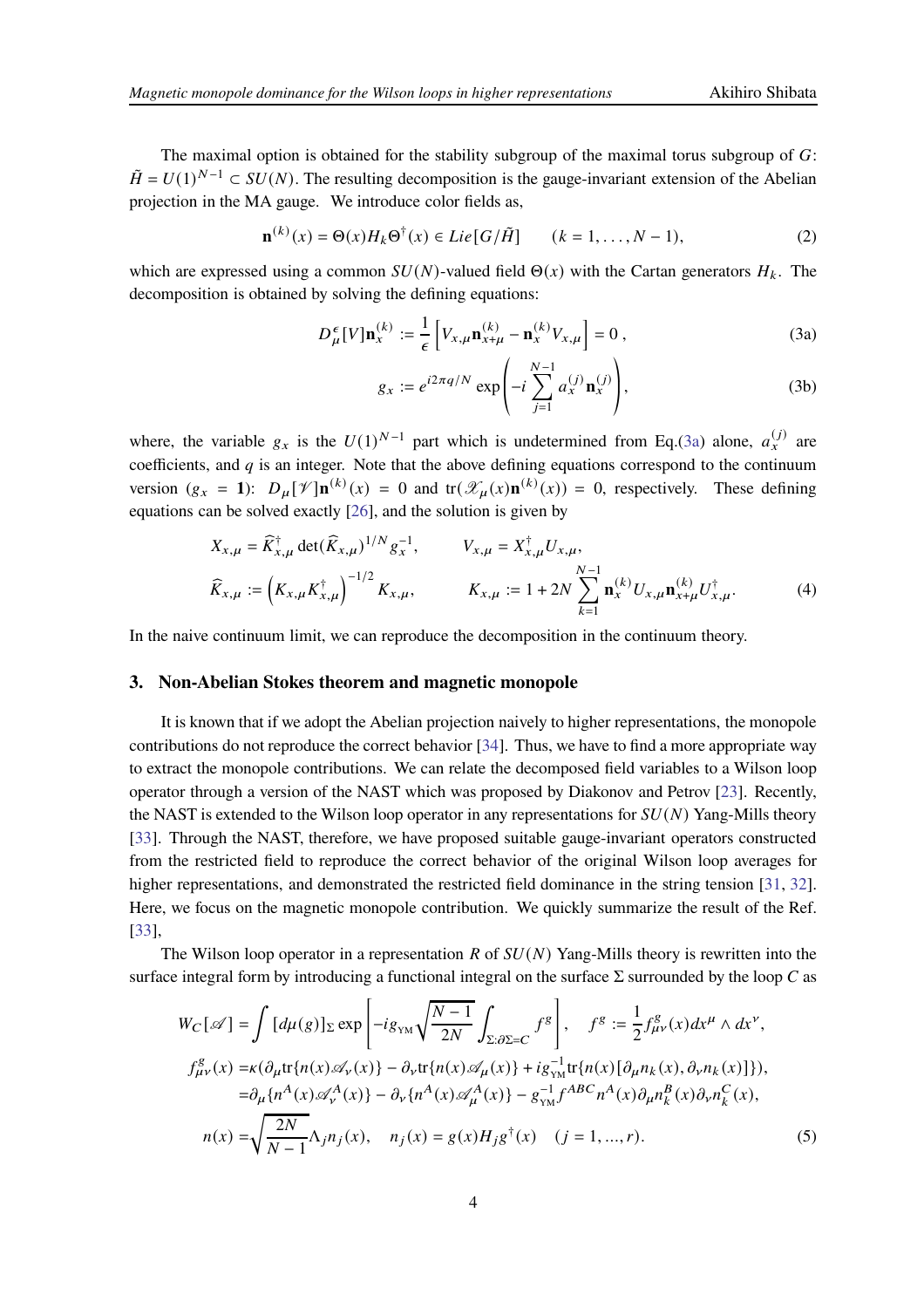where  $[d\mu(g)]_{\Sigma}$  is the product of the Haar measure over the surface  $\Sigma$ ,  $\Lambda_k$  is the k-th component of the highest-weight of the representation  $R$ . It should be noticed that the Wilson loop operator is represented by using the restricted field  $\mathcal V$ . We choose the highest-weight state as the reference state. For  $G = SU(2)$  the highest-weight vector of the representation with the spin J is given by  $\vec{\Lambda}_{SU(2)} = (\Lambda_3) = (J) = (\frac{m}{2})$  $\frac{m}{2}$ ), while for  $G = SU(3)$  the highest-weight vector of the representation with the Dynkin indices  $[m, n]$  is given by  $\vec{\Lambda} = (\Lambda_3, \Lambda_8) = \left(\frac{m}{2}\right)$  $\frac{m}{2}, \frac{m+2n}{2\sqrt{3}}$  $\overline{\phantom{a}}$ 

Through the NAST we can define the gauge-invariant magnetic-monopole from the field strength in the same manner as the Dirac monopoles for the Abelian-like gauge-invariant field. By using the Hodge decomposition for the field strength, the Wilson loop operator in arbitrary representation is written in terms of the electric current  $j$  and the magnetic current  $k$ :

<span id="page-4-1"></span>
$$
W_C[\mathscr{A}] = \int \left[ d\mu(g) \right] \exp \left\{ -ig_{\text{YM}} \sqrt{\frac{N-1}{2N}} \left[ (\omega_{\Sigma_C}, k) + (N_{\Sigma_C}, j) \right] \right\},\tag{6}
$$

where we have defined the  $(D-3)$ -form k and the one-form i in D space-time dimensions:

$$
k := \delta^* f^g, \quad j := \delta f^g,\tag{7}
$$

we have introduced an antisymmetric tensor  $\Theta_{\Sigma_C}$  of rank two which has the support only on the surface  $\Sigma_C$  spanned by the loop C:

$$
\Theta^{\mu\nu}_{\Sigma_C}(x) := \int_{\Sigma_C : \partial \Sigma_C = C} d^2 S^{\mu\nu}(x(\sigma)) \delta^D(x - x(\sigma)),
$$

and we have defined the  $(D-3)$ -form  $\omega_{\Sigma_C}$  and one-form  $N_{\Sigma_C}$  using the Laplacian  $\Delta$  by

$$
\omega_{\Sigma_C} := {}^*d\Delta^{-1}\Theta_{\Sigma_C} = \delta\Delta^{-1}{}^*\Theta_{\Sigma_C}, \quad N_{\Sigma_C} := \delta\Delta^{-1}\Theta_{\Sigma_C},\tag{8}
$$

with the inner product for two forms being defined by

$$
(\omega_{\Sigma_C}, k) = \frac{1}{(D-3)!} \int d^D x k^{\mu_1 \cdots \mu_{D-3}}(x) \omega_{\Sigma_C}^{\mu_1 \cdots \mu_{D-3}}(x),
$$
  

$$
(N_{\Sigma_C}, j) = \int d^D x j^{\mu}(x) N_{\Sigma_C}^{\mu}(x).
$$
 (9)

Therefore we can construct the proper Wilson-loop operator by using the decomposed variable V in Eq[\(4\)](#page-3-1) on the lattice. Incidentally, we can show [\[8](#page-7-7)] that the gauge-invariant field strength  $F_{\mu\nu}^g$ is equal to the component of the non-Abelian field strength  $\mathcal{F}[\mathcal{V}]$  of the restricted field  $\mathcal V$  (in the decomposition  $\mathscr{A} = \mathscr{V} + \mathscr{X}$ ) projected to the color field *n*:

<span id="page-4-0"></span>
$$
W_R[\mathscr{A}; C] := \int [d\mu(g)]_{\Sigma} \exp \left( ig \int_{\Sigma : \partial \Sigma = C} dS_{\mu\nu} \sum_{k=1}^{N-1} \Lambda_k F_{\mu\nu}^{(k)} \right),
$$
  

$$
F_{\mu\nu}^g = \text{tr}\{ m\mathscr{F}_{\mu\nu}[\mathscr{V}]\} = \Lambda_j f_{\mu\nu}^{(j)}, \quad f_{\mu\nu}^{(j)} = \text{tr}\{ n_j \mathscr{F}[\mathscr{V}]\}.
$$
 (10)

This relation is useful in calculating the contribution from magnetic monopoles to the Wilson loop average from the viewpoint of the dual superconductor picture for quark confinement. We might identify the restricted field  $\mathcal V$  and the color field  $n_j$  in Eq[\(10\)](#page-4-0) with the restricted field and the color field in Eq[\(4\)](#page-3-1), respectively. However, since the NAST Eq[\(10\)](#page-4-0) includes the integration over the measure  $\left[d\mu(g)\right]_{\Sigma}$ ,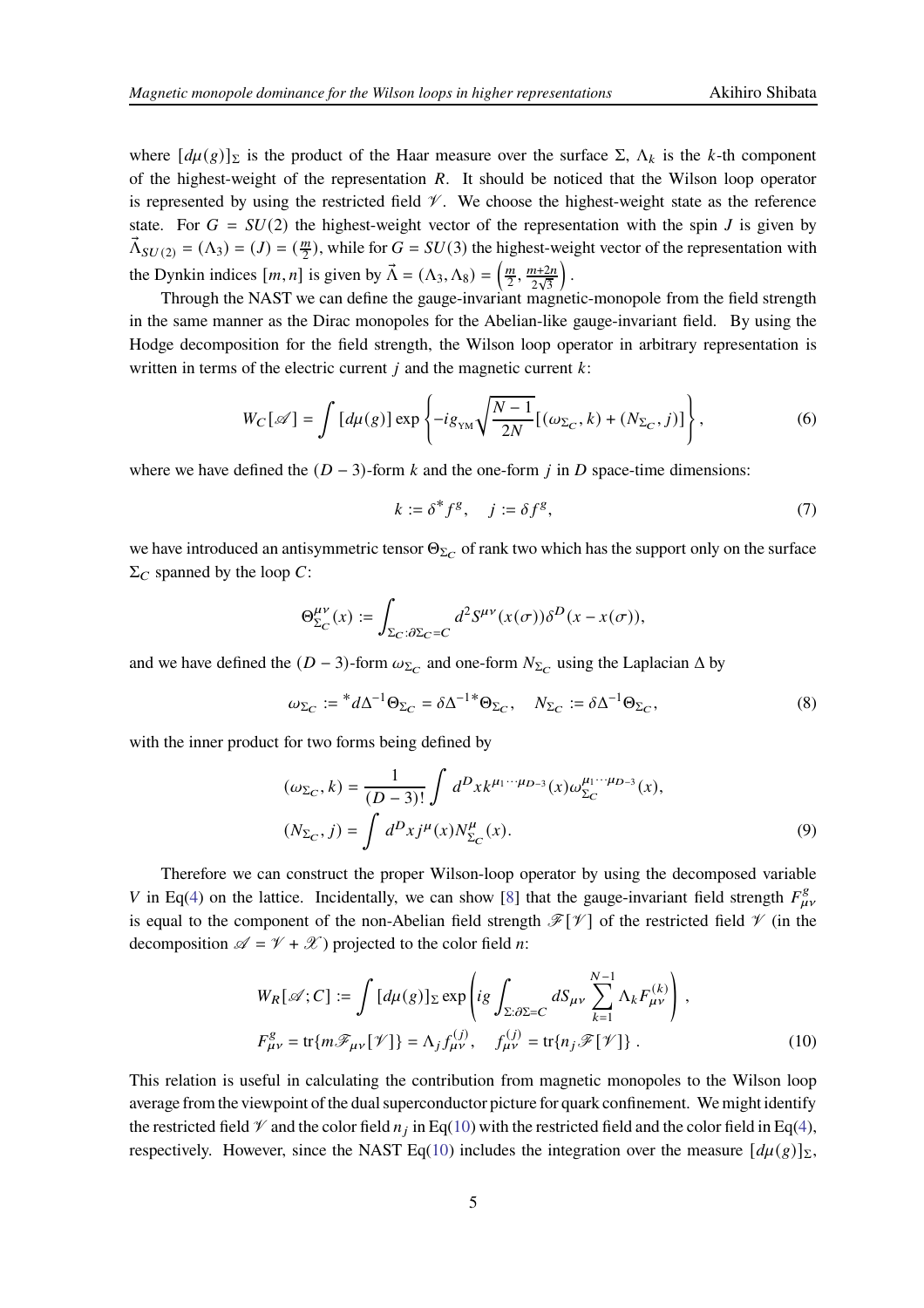which indicates the integral over the whole directions of color fields, the field correspondences are not simple. In the gauge-covariant decomposition method, it should be remined that the color fields are introduced as auxiliary fields and the decomposition is defined in the space with extended symmetry  $G \times G/\tilde{H}$ . In order to make the theory written by the decomposed fields equivalent to the original Yang-Mills theory with the same gauge symmetry, it is necessary to impose a reduction condition between the color field and the Yang-Mills field. Thus, this requirement can be formulated as a path integral with the reduction condition imposed as a constraint. While in the lattice measurements this means that the operator is evaluated by using the color field which is obtained as the solution of the reduction condition in place of performing an integral over the color field.

Thus we define the magnetic monopole by using the restricted field:

$$
k_{\mu} = \sum_{j=1}^{r} \Lambda_{j} k_{\mu}^{(j)}, \qquad k_{\mu}^{(j)} = \frac{1}{2} \epsilon^{\mu \nu \rho \sigma} \partial_{\nu} \mathcal{F}_{\alpha \beta}^{(j)}[V],
$$
  

$$
V_{x,\mu} V_{x+\hat{\mu},\nu} V_{x,+\hat{\nu},\mu}^{\dagger} V_{x,\nu}^{\dagger} = \exp(-i \mathcal{F}_{\alpha \beta}[V]) = \exp\left(-i \sum_{k=1}^{r} \mathcal{F}_{\alpha \beta}^{(k)}[V] \mathbf{n}_{x}^{(k)}\right).
$$
 (11)

### **4. Lattice data**

It should be examined on the lattice whether or not these monopoles can reproduce the expected infrared behavior of the original Wilson loop average in the higher representation. As the first step, we examine the case of the  $SU(2)$  Yang-Mills theory. We set up the gauge configuration for the standard Wilson action at  $\beta = 2.5$  on the 24<sup>4</sup> lattice for  $SU(2)$  case. We prepare 500 configurations every 100 sweeps after 3000 thermalization by using the pseudo heat-bath method. The restricted field is obtained by using the decomposition formula Eq[\(4\)](#page-3-1) for a given set of configurations of the Yang-Mills field  ${U_{x,\mu}}$  and the color field  ${\bf \{ n}_x : = \Theta_x T^3 \Theta_x^{\dagger} \}$ , where the color field is determined by minimizing the reduction condition functional:

<span id="page-5-0"></span>
$$
R[U,\{n\}] = \sum_{x,\mu} \text{tr}[(D_{\mu}[U]\mathbf{n}_x)^{\dagger}(D_{\mu}[U]\mathbf{n}_x)] \quad . \tag{12}
$$

We calculate the Wilson loop average  $W(R, T)$  for the rectangular loop with length T and width R to derive the potential  $V(R, T)$  through the formula  $V(R, T) := -\log(W(R, T + 1)/W(R, T)$ . In the measurement of the Wilson loop average we apply the APE smearing to reduce noises and eliminate exciting modes. The Wilson-loop operator for the spin- $J$  representation is given by

$$
W_{[J]}^{SU(2)}[U;C] = \sum_{k=0}^{\lfloor J \rfloor} \text{tr}(U_C^{2(j-k)}) \qquad \text{with } U_C := \prod_{\langle x,\mu \rangle \in C} U_{x,\mu} , \qquad (13a)
$$

<span id="page-5-1"></span>
$$
W_{[J]}^{SU(2)}[V;C] = \frac{1}{2} \text{tr}(V_C^{2J}) \qquad \text{with } V_C := \prod_{\langle x,\mu \rangle \in C} V_{x,\mu} \,. \tag{13b}
$$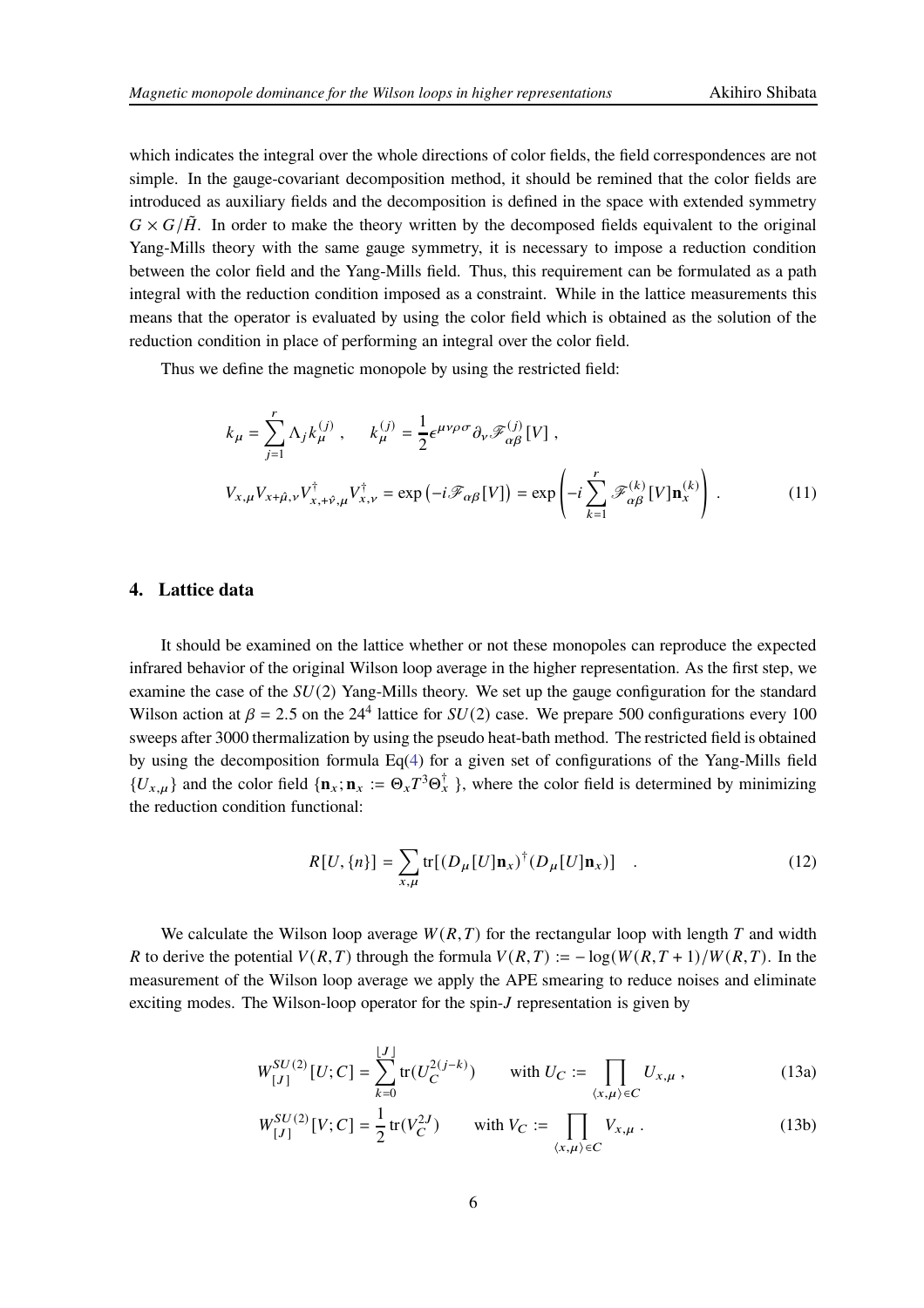<span id="page-6-0"></span>

<span id="page-6-1"></span>**Figure 1:** The static potential for quarks in the adjoint representation.

For  $SU(2)$  case the magnetic monopole part of Eq[\(6\)](#page-4-1) can be calculated as

$$
W_{[J]}^{SU(2)}[k;C] = \exp\left\{2\pi i J \sum_{x,\mu} k_{\mu}(x) N_{\mu}(x)\right\},\
$$
  
\n
$$
k_{\mu}(x) = \frac{1}{2} \epsilon^{\mu\nu\alpha\beta} \partial_{\nu} \Theta_{\alpha\beta}(x), \qquad \Theta_{\alpha\beta} = \arg \text{tr}\left((1+2\mathbf{n}_{x}) V_{x,\mu} V_{x+\hat{\mu},\nu} V_{x+\hat{\nu},\mu}^{\dagger} V_{x,\nu}^{\dagger}\right),\
$$
  
\n
$$
N_{\mu}(x) = \sum_{y} \Delta^{-1}(x-y) \frac{1}{2} \epsilon_{\mu\alpha\beta\gamma} \partial_{\alpha} S_{\beta\gamma}^{C}(y), \qquad (14)
$$

where  $\Delta^{-1}(x - y)$  is the inverse of the Laplacian, and  $S_{\beta y}^C(y)$  is the surface element with the Wilson loop (*C*) as boundary which satisfies the equation  $\partial_{\beta} S^C(y) = C_{\gamma}(y)$  with  $C_{\gamma}(y)$  being the tangent vector of the path  $C$ .

Figure [1](#page-6-0) shows the preliminary result of the statical potential for a pair of quark and antiquark in the adjoint representation  $(J = 1)$ , where we simultaneously plot the the statical potential calculated from the magnetic monopole Eq[\(14\)](#page-6-1), the original Yang-Mills field Eq[\(13a\)](#page-5-0), and the restricted field Eq[\(13b\)](#page-5-1). We find the magnetic monopole play a dominant role in the string tension ( $\sigma_{mono}/\sigma_{full} \approx 68\%$ ) for the quarks in the adjoint representation as well as the restricted field dominance in the string tension which we have already shown in Ref.[\[31,](#page-8-15) [32](#page-8-13)].

#### **5. Summary and Discussion**

We have investigated the magnetic monopole contribution for quark confinement in the higher representation. Through the non-Abelin Stokes theorem for the Wilson loop in the higher representation, we have defined the magnetic monopole and the string tension extracted from the magnetic-monopole part of the Wilson loop in the higher representation in a gauge-invariant manner. We have performed lattice simulations for the  $SU(2)$  Yang-Mills theory and measured the Wilson loop average in the adjoint representation calculated from the magnetic monopole to examine the magnetic-monopole dominance in the string tension. We have found that the magnetic monopole plays a dominant role in the string tension for the quarks in the adjoint representation.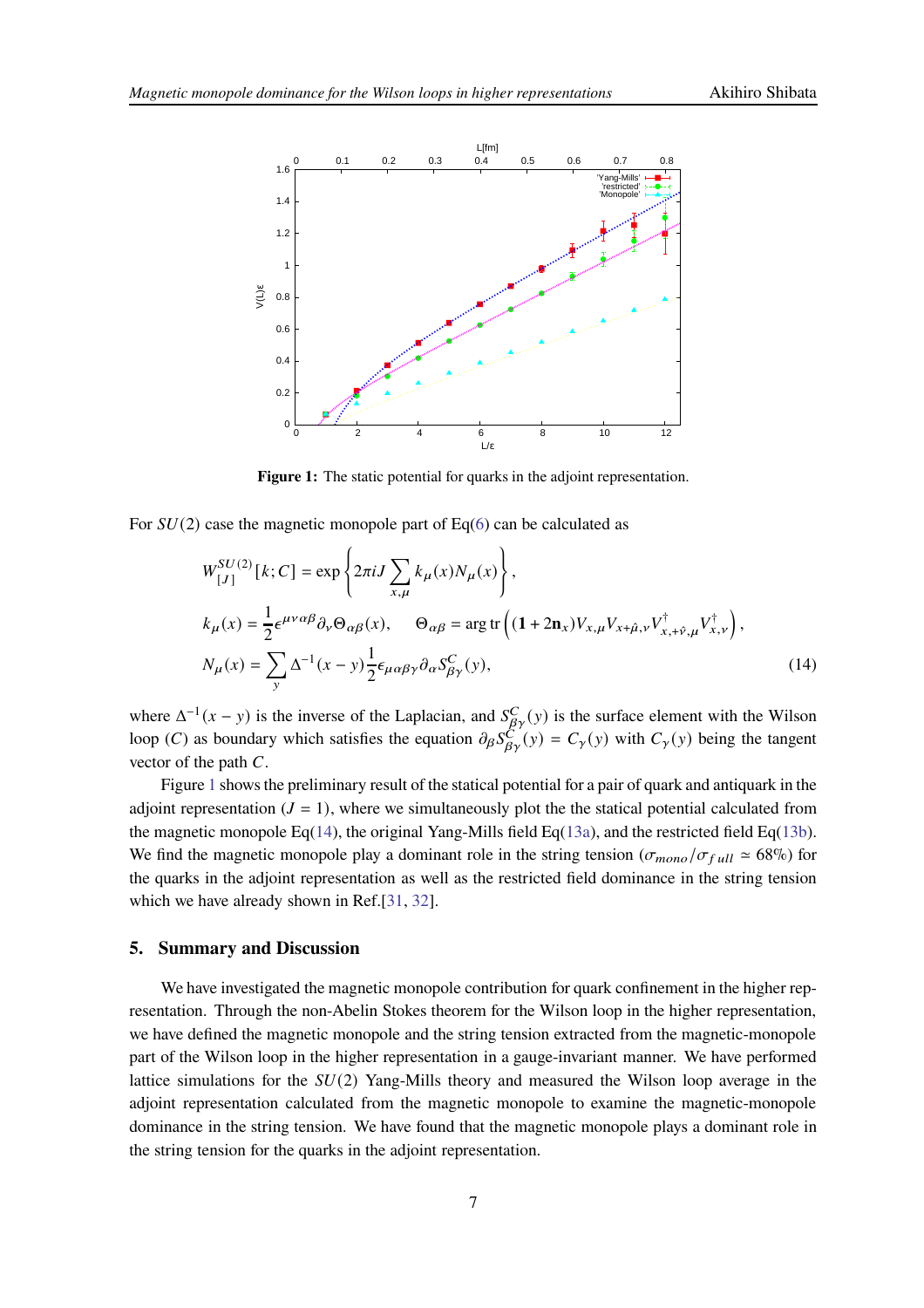To examine the restricted-field dominance and the magnetic-monopole dominance in the string tension for the quarks in the higher representations, we need to investigate the Wilson loops in various gauge groups and various representations. We will further investigate large size Wilson loops to examine whether or not the string breaking for Wilson loops in the higher representation calculated from the original Yang-Mills field can be reproduced for the Wilson loops calculated from the restricted field as well from the magnetic monopole.

## **Acknowledgement**

This work was supported by Grant-in-Aid for Scientific Research, JSPS KAKENHI Grant Number (C) No.19K03840. The numerical calculations were performed in part using Cygnus and Oakforest-PACS at the CCS, University of Tsukuba.

#### **References**

.

- <span id="page-7-0"></span>[1] Y. Nambu, Phys. Rev. D10 4262 (1974) ; G. 't Hooft, in High Energy Physics, Editorice Compositori, Bologna, 1975; S. Mandelstam, Phys. Rept. 23 245 (1976) .
- <span id="page-7-1"></span>[2] G. 't Hooft, Nucl. Phys. B 190 455 (1981).
- <span id="page-7-2"></span>[3] T. Suzuki and I. Yotsuyanagi, Phys. Rev. D 42, 4257 (1990).
- <span id="page-7-6"></span>[4] J. D. Stack, S. D. Neiman and R. J. Wensley, Phys. Rev. D 50, 3399 (1994); H. Shiba and T. Suzuki, Phys. Lett. B 333, 461 (1994).
- <span id="page-7-4"></span>[5] J. D. Stack, W. W. Tucker and R. J. Wensley, Nucl. Phys. B 639, 203 (2002).
- <span id="page-7-3"></span>[6] N. Sakumichi and H. Suganuma, Phys. Rev. D 90, 111501 (2014).
- <span id="page-7-5"></span>[7] T. DeGrand and D. Toussaint, Phys. Rev. D 22, 2478 (1980).
- <span id="page-7-7"></span>[8] K.-I. Kondo, S. Kato, A. Shibata and T. Shinohara, Phys. Rept. 579 (2015) 1 [arXiv:1409.1599]
- <span id="page-7-8"></span>[9] Y.M. Cho, Unpublished preprint, MPI-PAE/PTh 14/80 (1980); Y.M. Cho, Phys. Rev. Lett. 44, 1115 (1980).
- <span id="page-7-9"></span>[10] Y.S. Duan and M.L. Ge, Sinica Sci., 11, 1072 (1979).
- <span id="page-7-10"></span>[11] L. Faddeev and A.J. Niemi, Phys. Lett. B449, 214 (1999). [hep-th/9812090]; L. Faddeev and A.J. Niemi, Phys. Lett. B464, 90 (1999). [hep-th/9907180]; T.A. Bolokhov and L.D. Faddeev, Theoretical and Mathematical Physics, 139, 679 (2004).
- <span id="page-7-11"></span>[12] S.V. Shabanov, Phys. Lett. B458, 322 (1999). [hep-th/0608111] ; S.V. Shabanov,Phys. Lett. B463, 263 (1999). [hep-th/9907182]
- <span id="page-7-12"></span>[13] K.-I. Kondo, T. Murakami and T. Shinohara, Eur. Phys. J. C42, 475 (2005). [hep-th/0504198]
- <span id="page-7-14"></span>[14] K.-I. Kondo, T. Murakami and T. Shinohara, Prog. Theor. Phys. 115, 201 (2006). [hep-th/0504107]
- <span id="page-7-13"></span>[15] K.-I. Kondo, Phys. Rev. D74, 125003 (2006). [hep-th/0609166